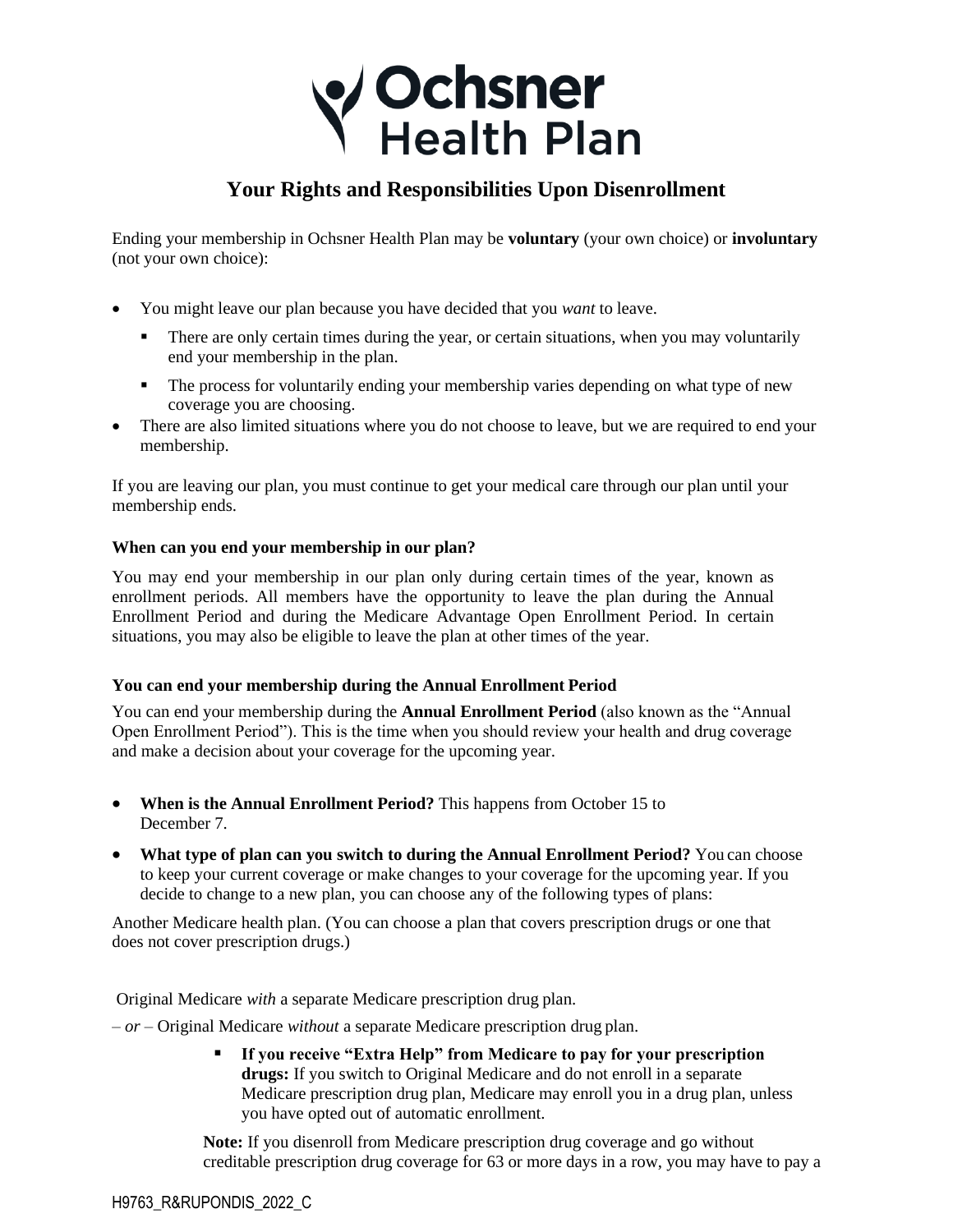

Part D late enrollment penalty if you join a Medicare drug plan later. ("Creditable" coverage means the coverage is expected to pay, on average, at least as much as Medicare's standard prescription drug coverage.)

• **When will your membership end?** Your membership will end when your new plan's coverage begins on January 1.

You have the opportunity to make *one* change to your health coverage during the **Medicare Advantage Open Enrollment Period**.

- **When is the annual Medicare Advantage Open Enrollment Period?** This happens every year from January 1 to March 31.
- **What type of plan can you switch to during the annual Medicare Advantage Open Enrollment Period?** During this time, you can:
	- Switch to another Medicare Advantage Plan. (You can choose a plan that covers prescription drugs or one that does not cover prescription drugs.)
	- **EXECUTE:** Disenroll from our plan and obtain coverage through Original Medicare. If you choose to switch to Original Medicare during this period, you can also join a separate Medicare prescription drug plan at that time.
- **When will your membership end?** Your membership will end on the first day of the month after you enroll in a different Medicare Advantage plan or we get your request to switch to Original Medicare. If you also choose to enroll in a Medicare prescription drug plan, your membership in the drug plan will begin the first day of the month after the drug plan gets your enrollment request.

## **In certain situations, you can end your membership during a Special Enrollment Period**

In certain situations, members of Ochsner Health Plan may be eligible to end their membership at other times of the year. This is known as a **Special Enrollment Period**.

- **Who is eligible for a Special Enrollment Period?** If any of the following situations apply to you, you may be eligible to end your membership during a Special Enrollment Period. These are just examples, for the full list you can contact the plan, call Medicare, or visit the Medicare website (www.medicare.gov):
	- Usually, when you have moved.
	- **•** If you have Medicaid.
	- If you are eligible for "Extra Help" with paying for your Medicare prescriptions.
	- **If we violate our contract with you.**
	- If you are getting care in an institution, such as a nursing home or long-term care (LTC) hospital.
- When are Special Enrollment Periods? The enrollment periods vary depending on your situation.
- **What can you do?** To find out if you are eligible for a Special Enrollment Period, please call Medicare at 1-800-MEDICARE (1-800-633-4227), 24 hours a day, 7 days a week. TTY users call 1-877-486-2048. If you are eligible to end your membership because of a special situation, you can choose to change both your Medicare health coverage and prescription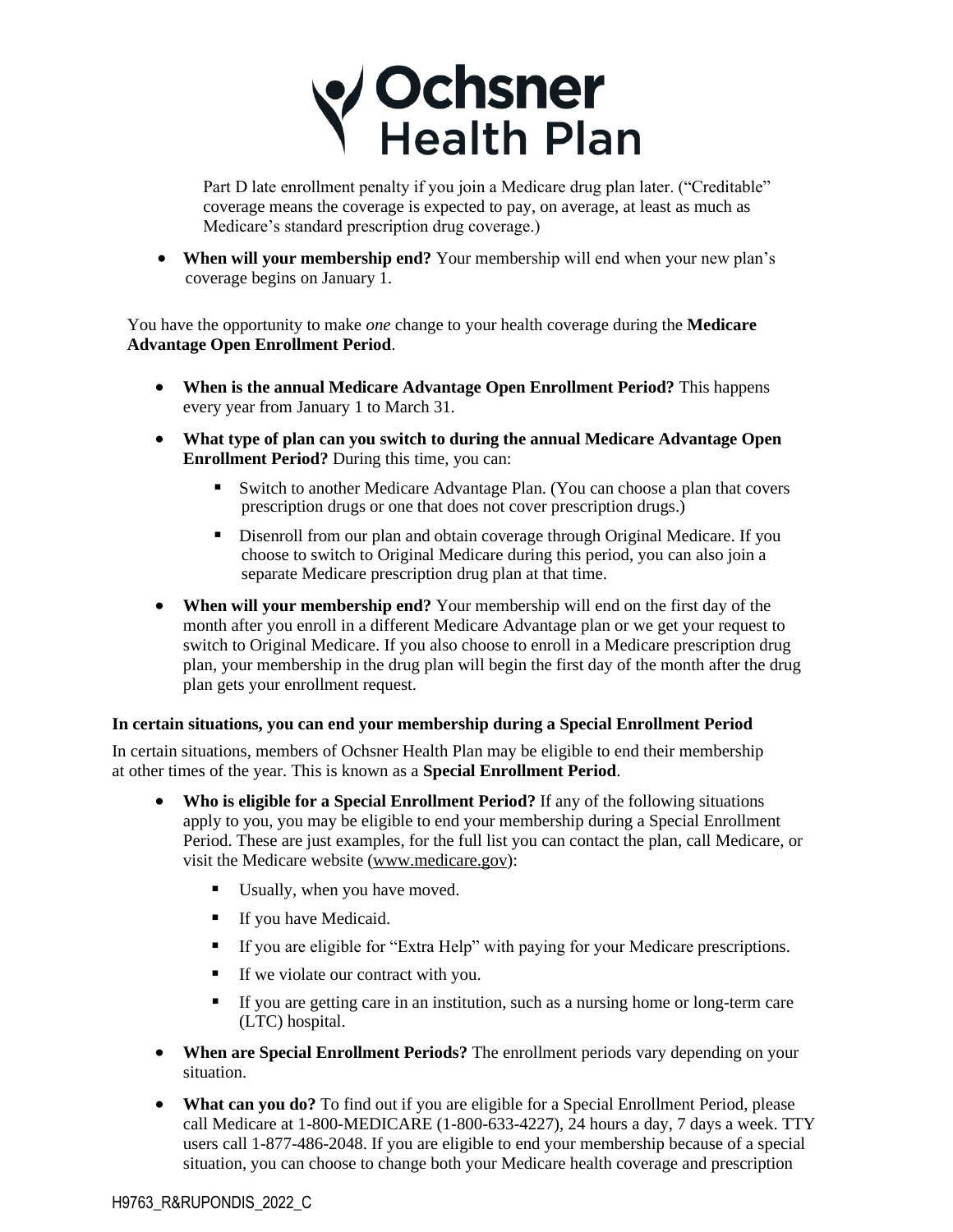# **V Ochsner**<br>Y Health Plan

drug coverage. This means you can choose any of the following types of plans:

- Another Medicare health plan. (You can choose a plan that covers prescription drugs or one that does not cover prescription drugs.)
- Original Medicare *with* a separate Medicare prescription drug plan.
- *or –* Original Medicare *without* a separate Medicare prescription drug plan.

**If you receive "Extra Help" from Medicare to pay for your prescription drugs:** If you switch to Original Medicare and do not enroll in a separate Medicare prescription drug plan, Medicare may enroll you in a drug plan, unless you have opted out of automatic enrollment.

**Note:** If you disenroll from Medicare prescription drug coverage and go without creditable prescription drug coverage for a continuous period of 63 days or more, you may have to pay a Part D late enrollment penalty if you join a Medicare drug plan later. ("Creditable" coverage means the coverage is expected to pay, on average, at least as much as Medicare's standard prescription drug coverage.)

**When will your membership end?** Your membership will usually end on the first day of the month after your request to change your plan is received.

## **Where can you get more information about when you can end your membership?**

If you have any questions or would like more information on when you can end your membership:

- You can **call Member Services** at 1-833-674-2112, TTY 711, Monday Friday, 8:00am - 8:00pm.
- You can find the information in the *Medicare & You* handbook.
	- Everyone with Medicare receives a copy of the *Medicare & You* handbook each fall. Those new to Medicare receive it within a month after first signing up.
	- You can also download a copy from the Medicare website (www.medicare.gov). Or, you can order a printed copy by calling Medicare at the number below.
- You can contact **Medicare** at 1-800-MEDICARE (1-800-633-4227), 24 hours a day, 7 days a week. TTY users should call 1-877-486-2048.

## **How do you end your membership in our plan?**

## **Usually, you end your membership by enrolling in another plan**

Usually, to end your membership in our plan, you simply enroll in another Medicare plan during one of the enrollment periods. However, if you want to switch from our plan to Original Medicare *without*  a Medicare prescription drug plan, you must ask to be disenrolled from our plan. There are two ways you can ask to be disenrolled:

- You can make a request in writing to us. Contact Member Services if you needmore information on how to do this (1-833-674-2112, TTY 711).
- *--or--*You can contact Medicare at 1-800-MEDICARE (1-800-633-4227), 24 hours a day, 7 days a week. TTY users should call 1-877-486-2048.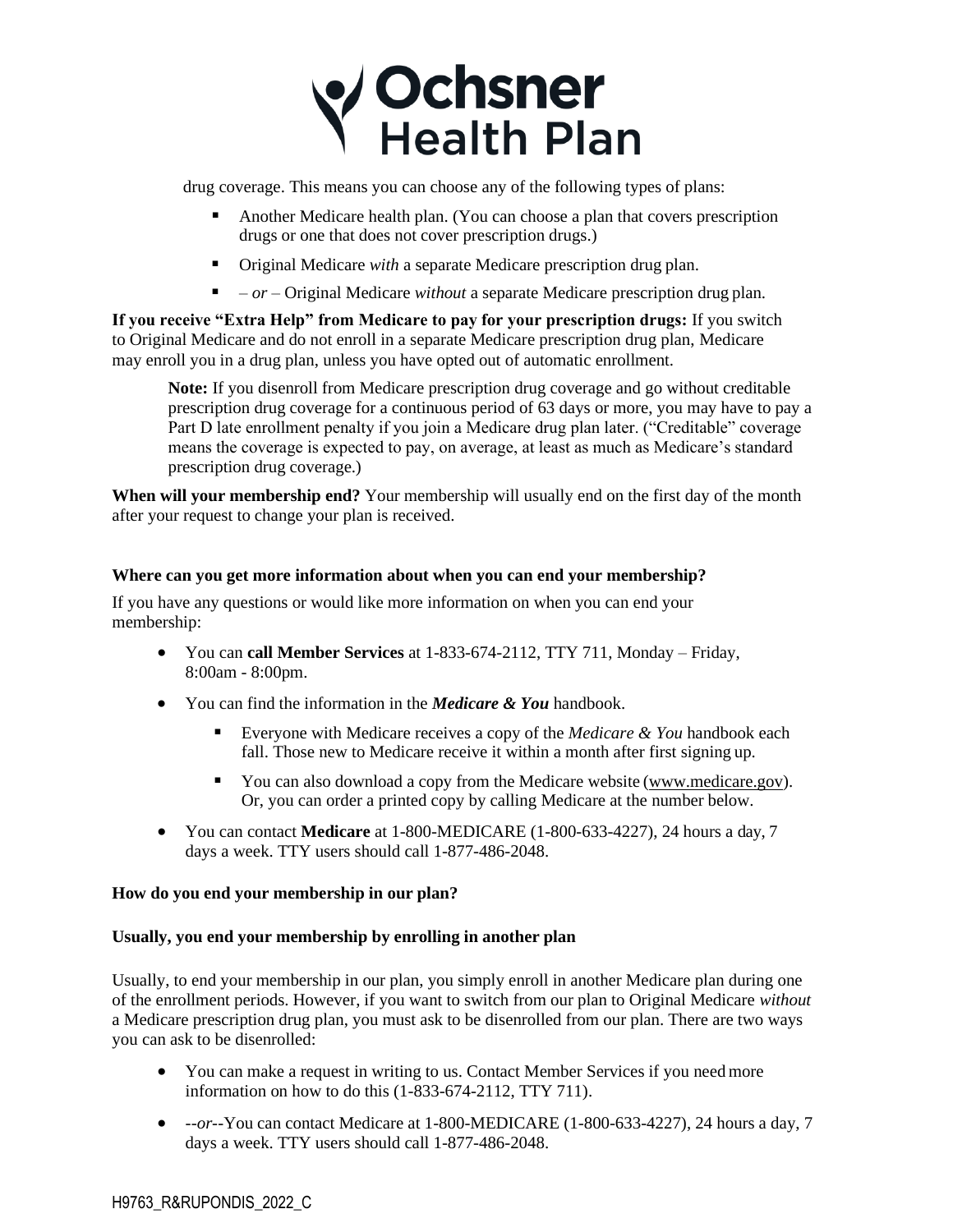

**Note:** If you disenroll from Medicare prescription drug coverage and go without creditable prescription drug coverage for a continuous period of 63 days or more, you may have to pay a Part D late enrollment penalty if you join a Medicare drug plan later. ("Creditable" coverage means the coverage is expected to pay, on average, at least as much as Medicare's standard prescription drug coverage.)

**The table below explains how you should end your membership in our plan.**

| If you would like to switch from our<br>plan to:                                                                                                                                                                           | This is what you should do:                                                                                                                                                                    |
|----------------------------------------------------------------------------------------------------------------------------------------------------------------------------------------------------------------------------|------------------------------------------------------------------------------------------------------------------------------------------------------------------------------------------------|
| Another Medicare health plan.                                                                                                                                                                                              | Enroll in the new Medicare health plan. You<br>will automatically be disenrolled from Ochsner<br>Health Plan when your new plan's coverage<br>begins.                                          |
| Original Medicare with a<br>separate Medicare prescription<br>drug plan.                                                                                                                                                   | Enroll in the new Medicare prescription<br>П<br>drug plan.<br>You will automatically be disenrolled from<br>Ochsner Health Plan when your new plan's<br>coverage begins.                       |
| Original Medicare without a<br>separate Medicare prescription<br>drug plan.<br>Note: If you disenroll from a                                                                                                               | Send us a written request to disenroll.<br>H<br>Contact Member Services if you need<br>more information on how to do this                                                                      |
| Medicare prescription drug<br>plan and go without creditable<br>prescription drug coverage for<br>63 days or more in a row,<br>you may have to pay a late<br>enrollment penalty if you join a<br>Medicare drug plan later. | You can also contact <b>Medicare</b> , at 1-800-<br>П.<br>MEDICARE (1-800-633-4227), 24 hours a<br>day, 7 days a week, and ask to be<br>disenrolled. TTY users should call 1-877-<br>486-2048. |
|                                                                                                                                                                                                                            | You will be disenrolled from Ochsner<br>n.<br>Health Plan when your coverage<br>in Original Medicare begins.                                                                                   |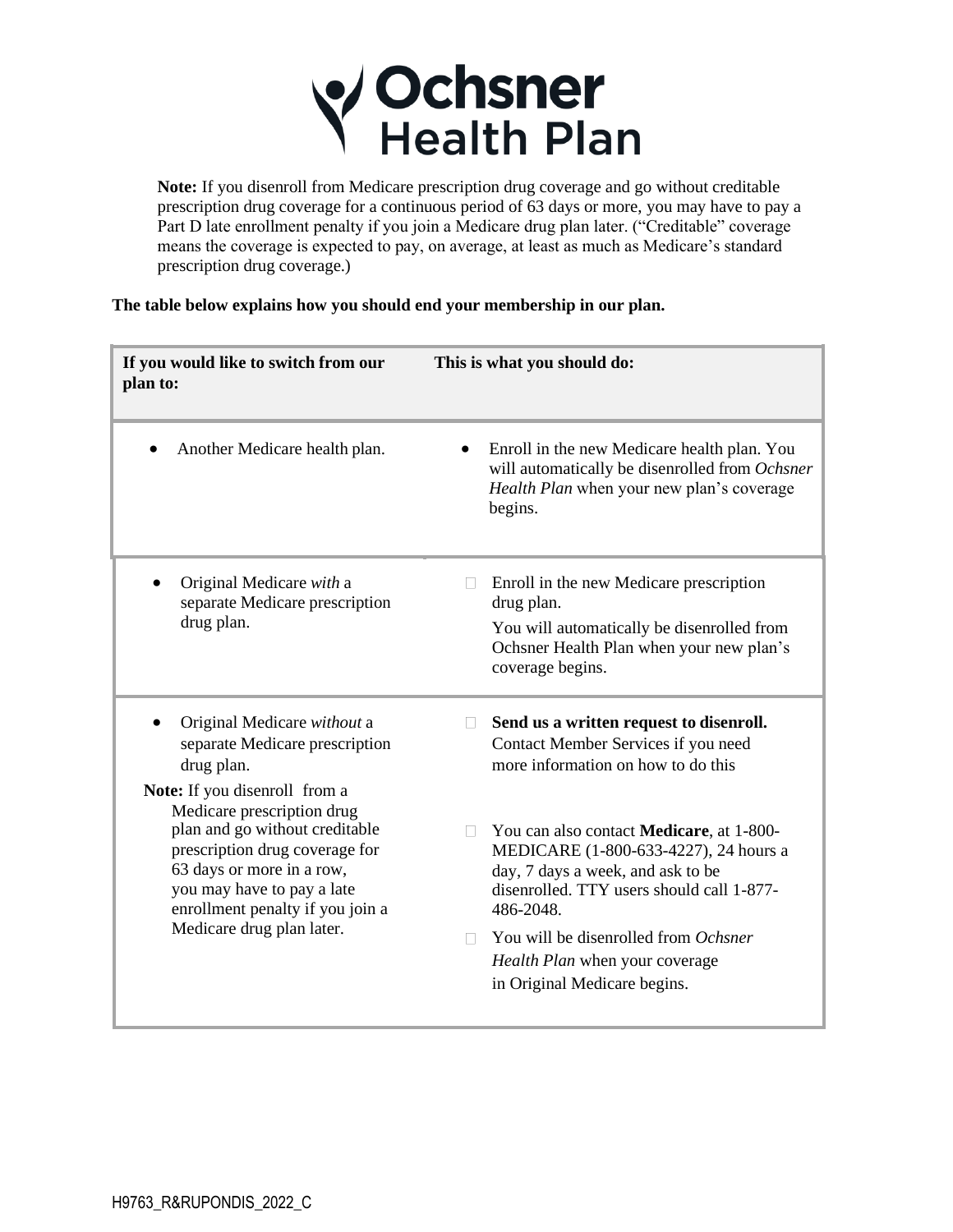

## **Until your membership ends, you must keep getting your medical services and drugs through our plan**

## **Until your membership ends, you are still a member of our plan**

If you leave Ochsner Health Plan, it may take time before your membership ends and your new Medicare coverage goes into effect. During this time, you must continue to get your medical care and prescription drugs through our plan.

- **You should continue to use our network pharmacies to get your prescriptionsfilled until your membership in our plan ends.** Usually, your prescription drugs are only covered if they are filled at a network pharmacy including through our mail-order pharmacy services.
- **If you are hospitalized on the day that your membership ends, your hospitalstay will usually be covered by our plan until you are discharged** (even if you are discharged after your new health coverage begins)

## **Ochsner Health Plan must end your membership in the plan in certain situations**

## **When must we end your membership in the plan?**

**Ochsner Health Plan must end your membership in the plan if any of the following happen:**

- If you no longer have Medicare Part A and Part B.
- If you move out of our service area.
- If you are away from our service area for more than six months If you move or take a long trip, you need to call Member Services to find out if the place you are moving or traveling to is in our plan's area.
- If you become incarcerated (go to prison).
- If you are not a United States citizen or lawfully present in the United States.
- If you lie about or withhold information about other insurance you have that provides prescription drug coverage.
- If you intentionally give us incorrect information when you are enrolling in our plan and that information affects your eligibility for our plan. (We cannot make you leave our plan for this reason unless we get permission from Medicare first.)
- You continuously behave in a way that is disruptive and makes it difficult for us to provide medical care for you and other members of our plan. (We cannot make you leave our plan for this reason unless we get permission from Medicare first.)
- If you let someone else use your membership card to get medical care. (We cannot make you leave our plan for this reason unless we get permission from Medicare first.)